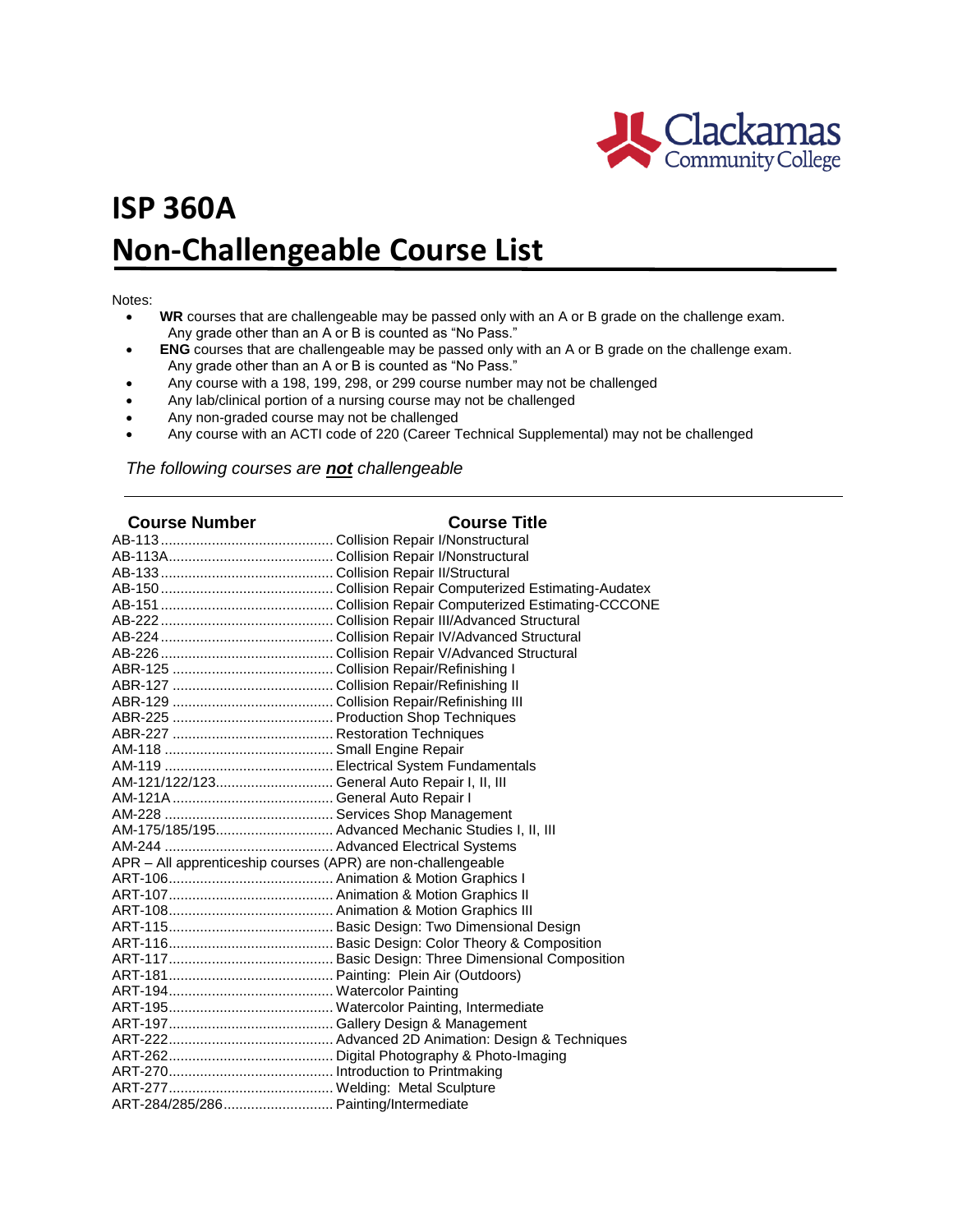| ASE - All adult high school diploma courses (ASE) are non-challengeable. |                                                                              |  |
|--------------------------------------------------------------------------|------------------------------------------------------------------------------|--|
|                                                                          |                                                                              |  |
|                                                                          |                                                                              |  |
|                                                                          |                                                                              |  |
|                                                                          |                                                                              |  |
|                                                                          |                                                                              |  |
|                                                                          |                                                                              |  |
|                                                                          |                                                                              |  |
|                                                                          |                                                                              |  |
|                                                                          |                                                                              |  |
|                                                                          |                                                                              |  |
|                                                                          |                                                                              |  |
|                                                                          |                                                                              |  |
|                                                                          |                                                                              |  |
|                                                                          |                                                                              |  |
|                                                                          |                                                                              |  |
|                                                                          |                                                                              |  |
|                                                                          |                                                                              |  |
|                                                                          |                                                                              |  |
|                                                                          |                                                                              |  |
|                                                                          |                                                                              |  |
|                                                                          |                                                                              |  |
|                                                                          |                                                                              |  |
|                                                                          | CLA - All Clinical Laboratory Assistant courses (CLA) are non-challengeable. |  |
|                                                                          |                                                                              |  |
|                                                                          |                                                                              |  |
|                                                                          |                                                                              |  |
|                                                                          |                                                                              |  |
|                                                                          |                                                                              |  |
|                                                                          |                                                                              |  |
|                                                                          |                                                                              |  |
|                                                                          |                                                                              |  |
|                                                                          |                                                                              |  |
|                                                                          |                                                                              |  |
|                                                                          |                                                                              |  |
|                                                                          |                                                                              |  |
|                                                                          |                                                                              |  |
|                                                                          |                                                                              |  |
|                                                                          |                                                                              |  |
|                                                                          |                                                                              |  |
|                                                                          |                                                                              |  |
|                                                                          |                                                                              |  |
| DA - All Dental Assistant courses (DA) are non-challengeable.            |                                                                              |  |
|                                                                          |                                                                              |  |
|                                                                          |                                                                              |  |
|                                                                          |                                                                              |  |
|                                                                          |                                                                              |  |
|                                                                          |                                                                              |  |
|                                                                          |                                                                              |  |
|                                                                          |                                                                              |  |
|                                                                          |                                                                              |  |
|                                                                          |                                                                              |  |
|                                                                          |                                                                              |  |
|                                                                          |                                                                              |  |
|                                                                          |                                                                              |  |
|                                                                          |                                                                              |  |
|                                                                          |                                                                              |  |
|                                                                          |                                                                              |  |
|                                                                          |                                                                              |  |
|                                                                          |                                                                              |  |
|                                                                          |                                                                              |  |
|                                                                          |                                                                              |  |
|                                                                          |                                                                              |  |
|                                                                          |                                                                              |  |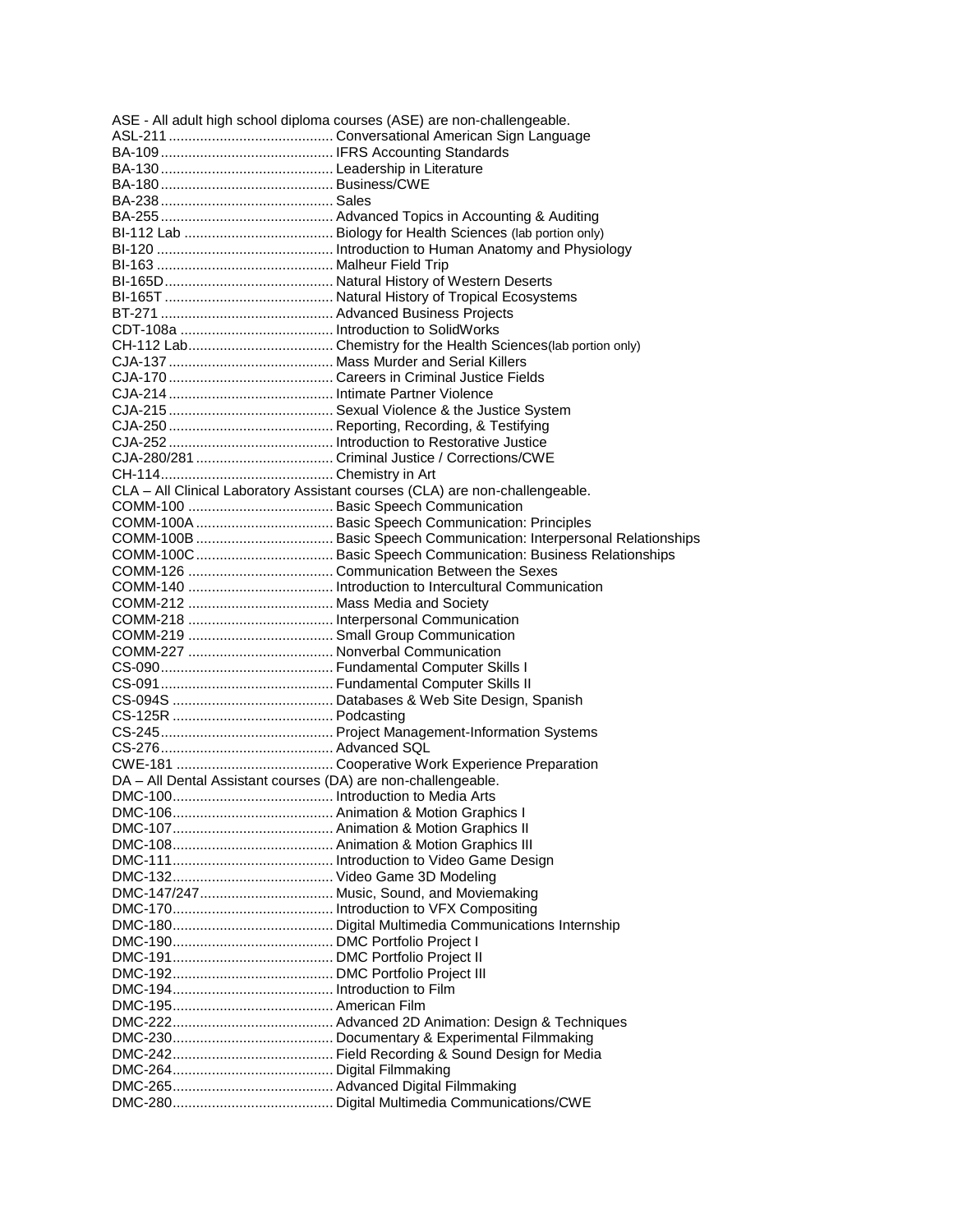| ENL - All English as a Non-Native Language (ENL) courses are non-challengeable |
|--------------------------------------------------------------------------------|
|                                                                                |
|                                                                                |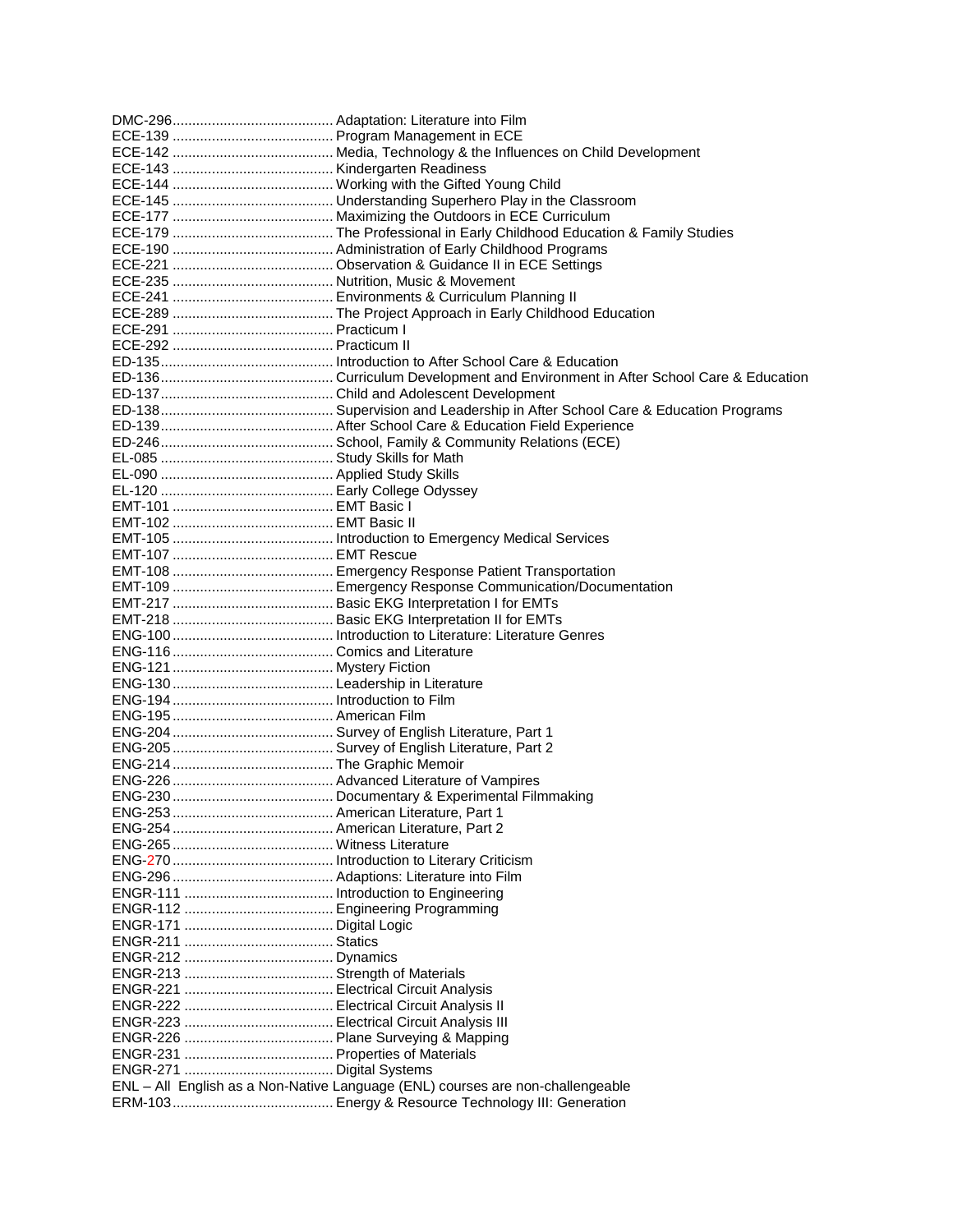| ESL - All English as a Second Language courses (ESL) are non-challengeable |
|----------------------------------------------------------------------------|
|                                                                            |
|                                                                            |
|                                                                            |
|                                                                            |
|                                                                            |
|                                                                            |
|                                                                            |
|                                                                            |
|                                                                            |
|                                                                            |
|                                                                            |
|                                                                            |
|                                                                            |
|                                                                            |
|                                                                            |
|                                                                            |
|                                                                            |
|                                                                            |
|                                                                            |
|                                                                            |
|                                                                            |
|                                                                            |
|                                                                            |
|                                                                            |
|                                                                            |
|                                                                            |
|                                                                            |
|                                                                            |
|                                                                            |
|                                                                            |
|                                                                            |
|                                                                            |
|                                                                            |
|                                                                            |
|                                                                            |
|                                                                            |
|                                                                            |
|                                                                            |
|                                                                            |
|                                                                            |
|                                                                            |
|                                                                            |
|                                                                            |
|                                                                            |
|                                                                            |
|                                                                            |
|                                                                            |
|                                                                            |
|                                                                            |
|                                                                            |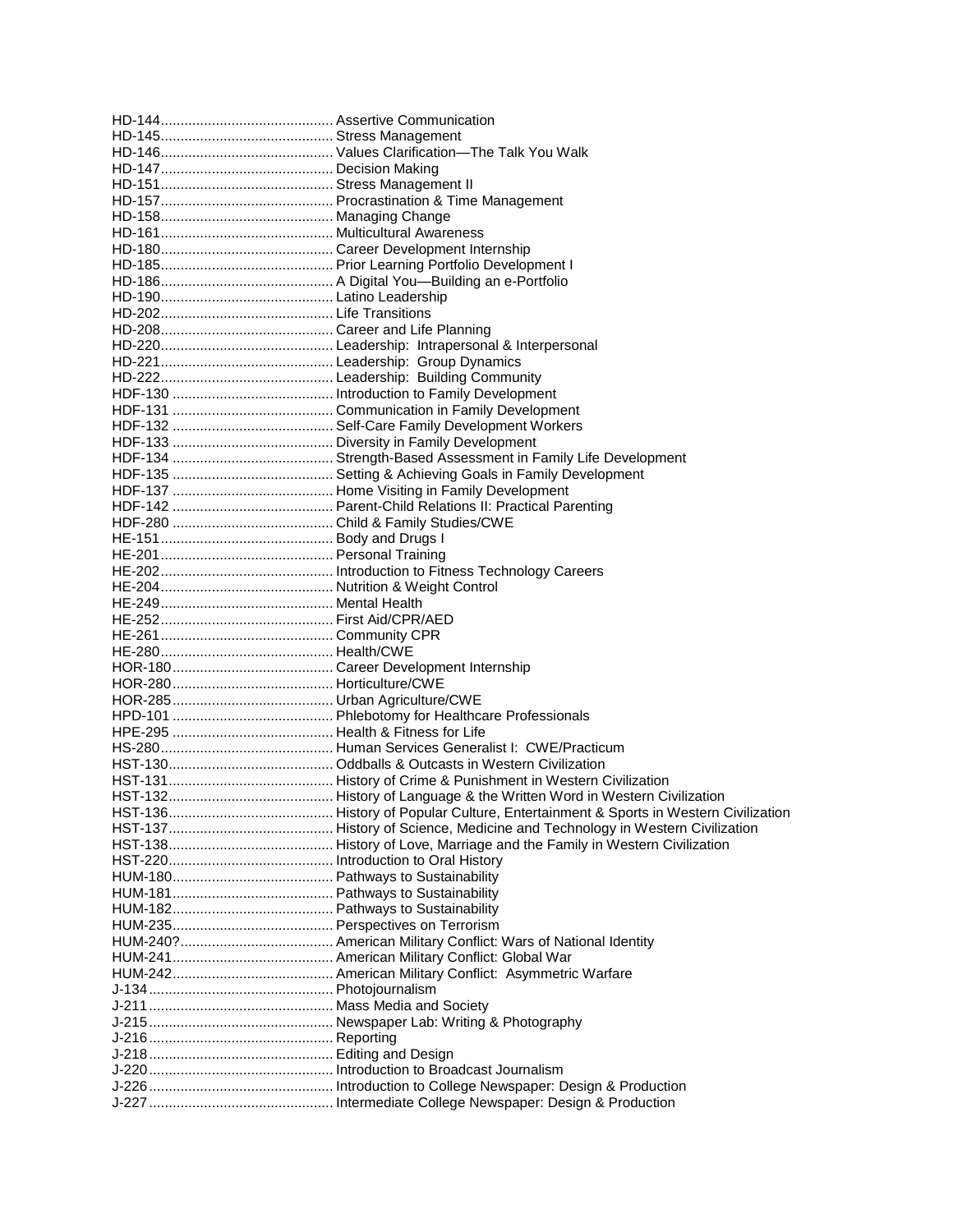| MA - All Medical Assistant courses (MA) are non-challengeable.             |  |
|----------------------------------------------------------------------------|--|
|                                                                            |  |
|                                                                            |  |
|                                                                            |  |
|                                                                            |  |
|                                                                            |  |
|                                                                            |  |
|                                                                            |  |
|                                                                            |  |
|                                                                            |  |
|                                                                            |  |
|                                                                            |  |
|                                                                            |  |
|                                                                            |  |
|                                                                            |  |
|                                                                            |  |
|                                                                            |  |
|                                                                            |  |
|                                                                            |  |
|                                                                            |  |
|                                                                            |  |
|                                                                            |  |
|                                                                            |  |
|                                                                            |  |
|                                                                            |  |
|                                                                            |  |
|                                                                            |  |
| MUP - All music performance courses (MUP) are non-challengeable.           |  |
|                                                                            |  |
| MUS-131/132/133  Group Piano: Piano for Pleasure                           |  |
| MUS-134/135/136  Group Voice: Anyone Can Sing                              |  |
|                                                                            |  |
|                                                                            |  |
|                                                                            |  |
| MUS-147/247  Music, Sound & Moviemaking                                    |  |
|                                                                            |  |
|                                                                            |  |
|                                                                            |  |
|                                                                            |  |
|                                                                            |  |
|                                                                            |  |
| MUS-214/215/216  Keyboard Skills II                                        |  |
|                                                                            |  |
|                                                                            |  |
| NRS - All Nursing courses (NRS) are non-challengeable.                     |  |
|                                                                            |  |
|                                                                            |  |
|                                                                            |  |
|                                                                            |  |
|                                                                            |  |
|                                                                            |  |
|                                                                            |  |
|                                                                            |  |
|                                                                            |  |
|                                                                            |  |
|                                                                            |  |
| PIE - All Program of Intensive English courses (PIE) are non-challengeable |  |
|                                                                            |  |
|                                                                            |  |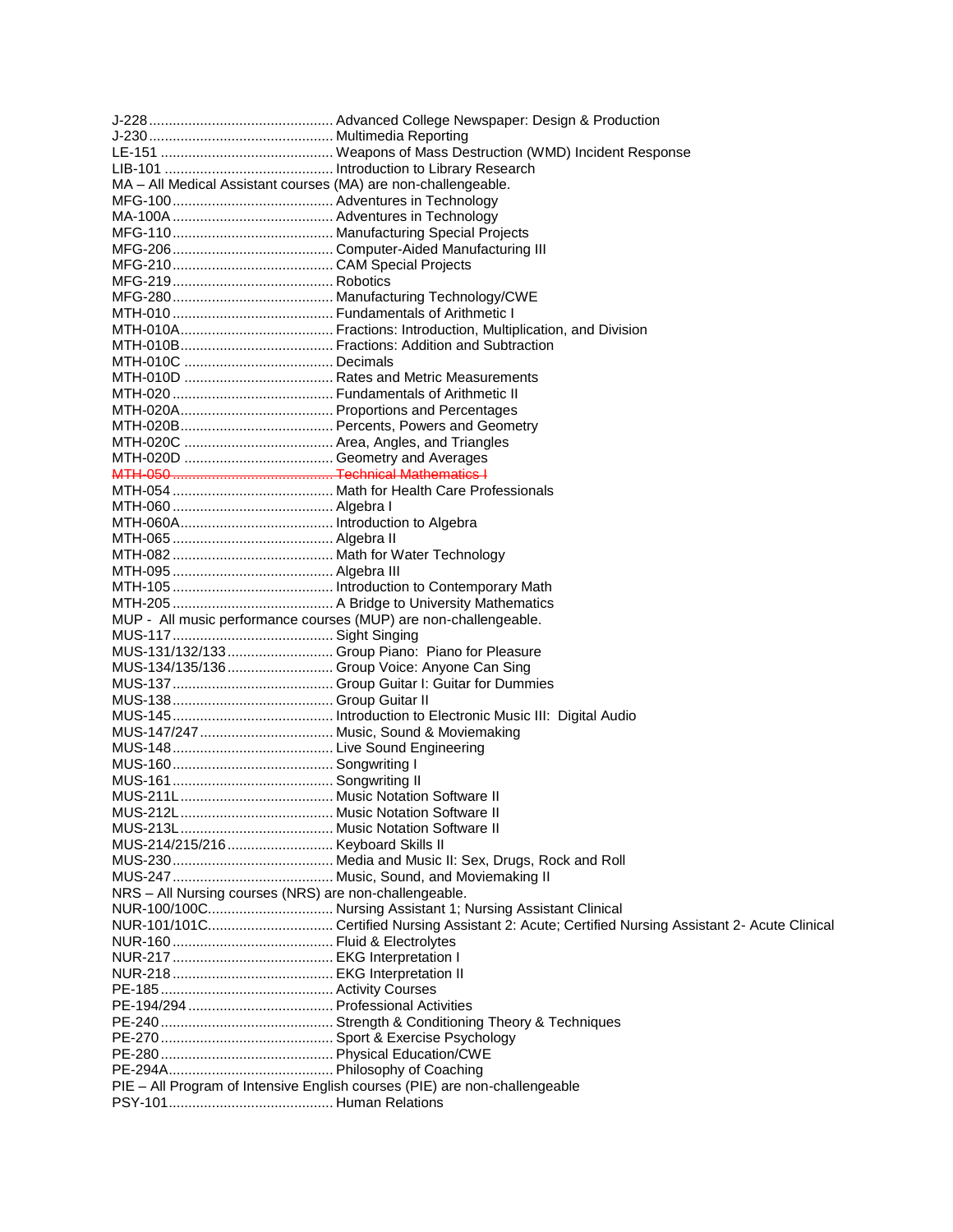| TA-111/112/113  Fundamentals of Technical Theatre |
|---------------------------------------------------|
|                                                   |
|                                                   |
|                                                   |
|                                                   |
|                                                   |
|                                                   |
|                                                   |
|                                                   |
|                                                   |
|                                                   |
|                                                   |
|                                                   |
|                                                   |
|                                                   |
|                                                   |
|                                                   |
|                                                   |
|                                                   |
|                                                   |
|                                                   |
|                                                   |
|                                                   |
|                                                   |
|                                                   |
|                                                   |
|                                                   |
|                                                   |
|                                                   |
|                                                   |
|                                                   |
|                                                   |
|                                                   |
|                                                   |
|                                                   |
|                                                   |
|                                                   |